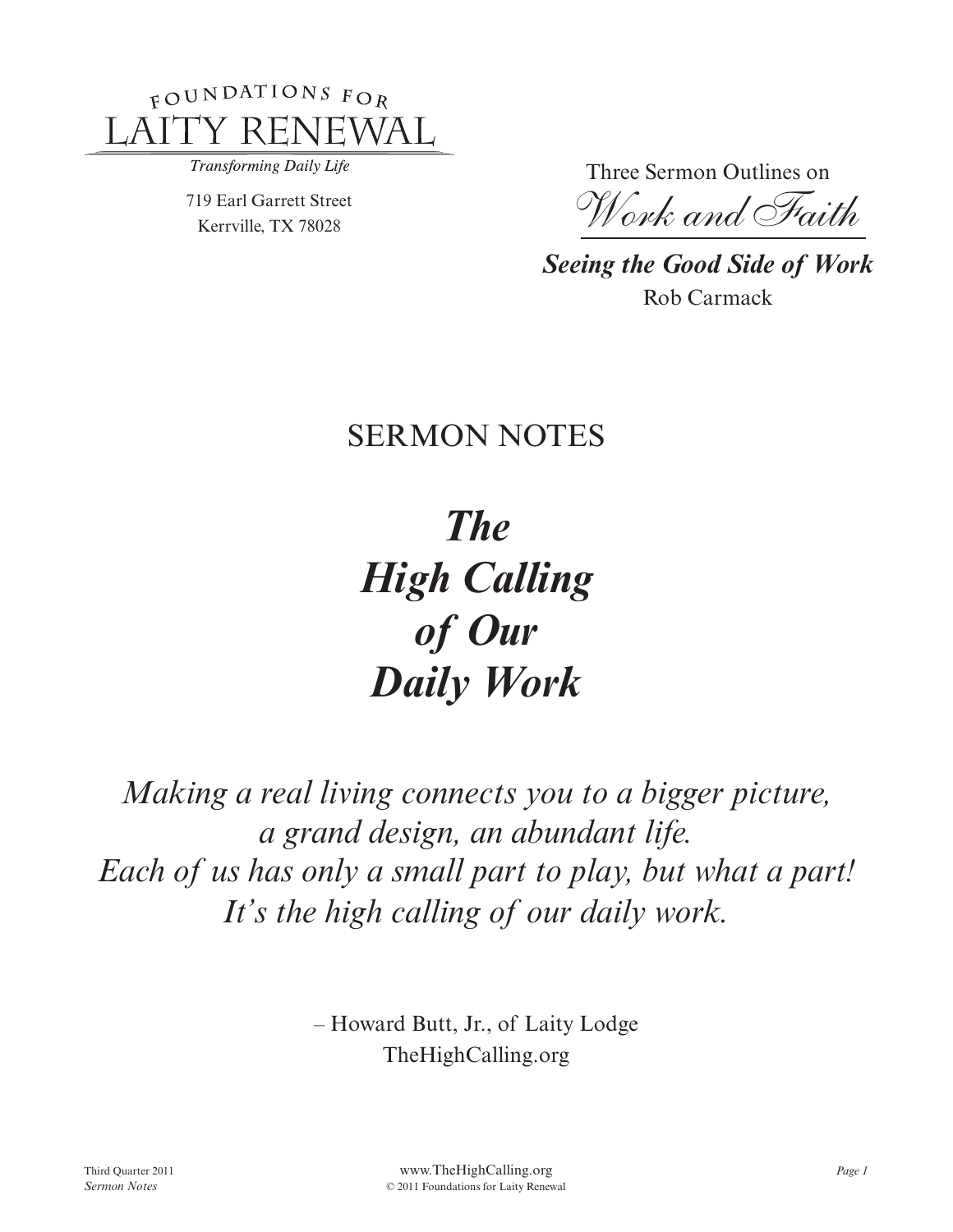### **Seeing the Good Side of Work**

#### **Introduction to the sermon series on** *Seeing the Good Side of Work*

Many people feel that their jobs are tedious and dull. They have no real sense of purpose or higher value as it relates to their daily work. They sit in front of their computer monitors for hours on end, they wait until Friday mercifully arrives, and they dread Monday morning when they will have to return to their pointless existences.

This is not the way life was meant to be. We do not have to live this way. We were created for work, not as a punishment, but as a way to tap into our God-given nature. We work because it gives us the opportunity to engage something bigger than ourselves. Work is good, and we were meant to work with enthusiasm and vision.

Rob Carmack

\*\*\*\*\*\*\*\*\*\*\*\*\*\*\*\*\*\*\*\*\*\*\*\*\*\*\*\*\*\*\*\*\*\*\*\*\*\*\*\*\*\*\*\*\*\*\*\*\*\*\*\*\*\*\*\*\*\*\*\*\*\*\*\*\*\*\*\*\*\*\*\*\*\*\*\*\*\*\*\*\*\*\*\*\*\*\*\*\*\*\*\*\*\*\*\*\*\*\*\*\*\*\*\*\*

Rob Carmack is a graduate of Truett Seminary and currently serves as teaching pastor at Fellowship of the Parks church in Keller, Texas. In addition to serving as teaching pastor, Rob is responsible for constructing sermon outlines for Fellowship of the Parks' other teaching venues and campuses in Grapevine and Haslet, Texas.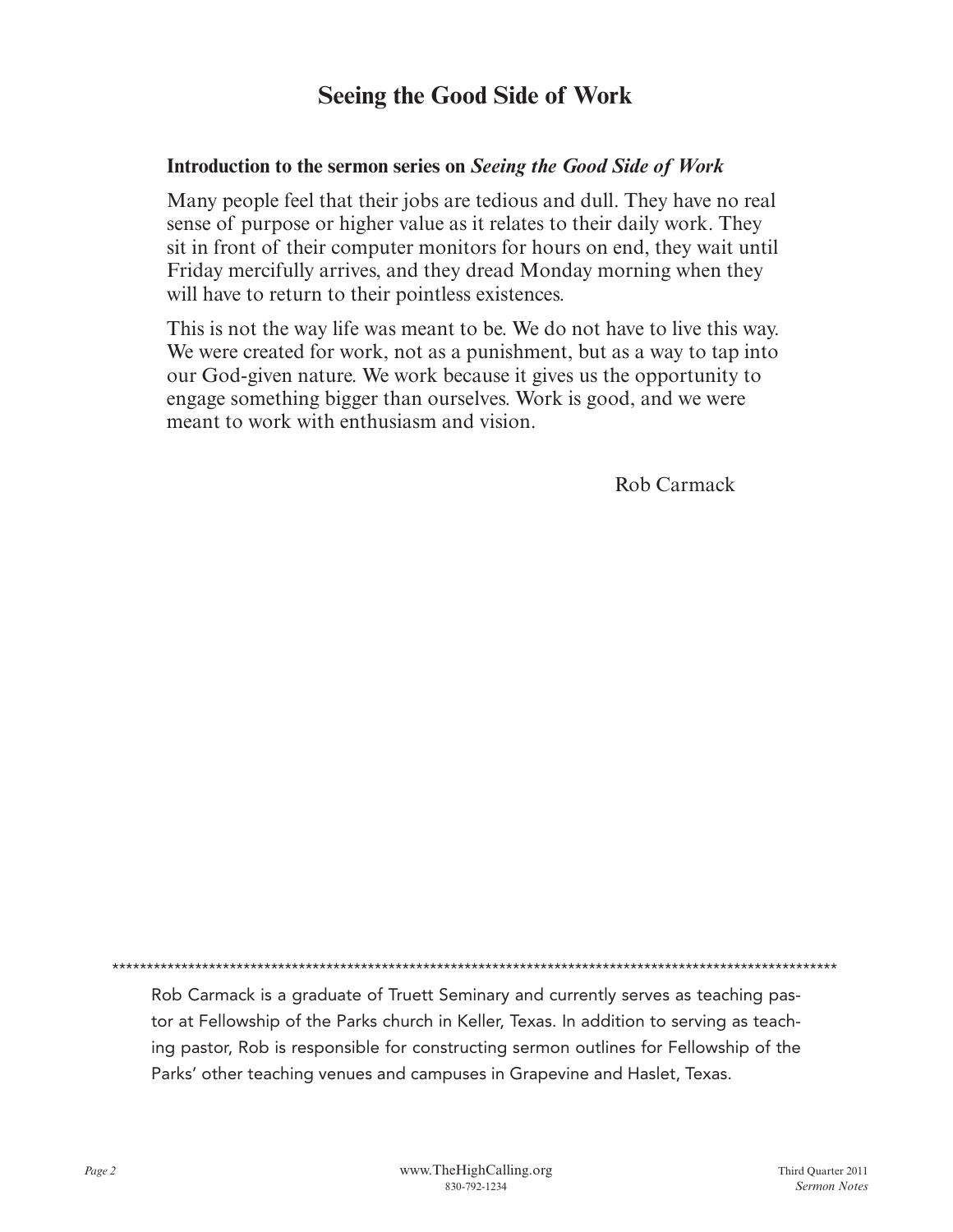## **Sermon 3: Work and the Reign of God**

#### **Philippians 2:3-4**

Do nothing out of selfish ambition or vain conceit. Rather, in humility value others above yourselves, not looking to your own interests but each of you to the interests of the others.

**Theological Point:** God honors those who seek to help and to serve others.

#### **Introduction: Work Should Never Be Motivated by Selfishness**

#### **A. We Must Be Concerned With the Well-Being of Others**

 **B. We Have Power to Help**

 **C. My Work Must Reflect the Heart of God**

#### **Conclusion: Seek Out Opportunities to Make a Difference in the World**

**Introduction:** The concept of work has become something quite small for so many people. Work, we tend to think, exists so that we can make more money and have nice things and provide resources for our next family vacation. While there is nothing wrong with any of these things, perhaps the idea of work should be something much bigger. Perhaps we should see work not only as something we do to provide for ourselves but as something that can have a positive impact on more people than we think.

In the book of Philippians, Paul expresses the importance of focusing our attention on more than just ourselves: "Do nothing out of selfish ambition or vain conceit. Rather, in humility value others above yourselves, not looking to your own interests but each of you to the interests of the others" (Phil. 2:3-4). If our work is motivated by selfishness or is approached by a sense of indifference to others, there is a crucial missing piece, not only in our work but also in our own spiritual selves.

This will result in a major paradigm shift for some. The dominant view of work is that it purely serves a function of self-preservation: "When I work, I get paid. When I get paid, I am empowered to survive." While we do not ignore this function—we do not want to neglect our own needs or the needs of those who depend on us—this should not be the standard we set for ourselves. We should see work as an opportunity to represent the God we serve in our communities in ways that local churches would be less capable of doing.

As we consider this shift in our perception of work, we will explore three theological observations that will perhaps shed even more light on our sacred calling not only to work, but to "look to the interests of others."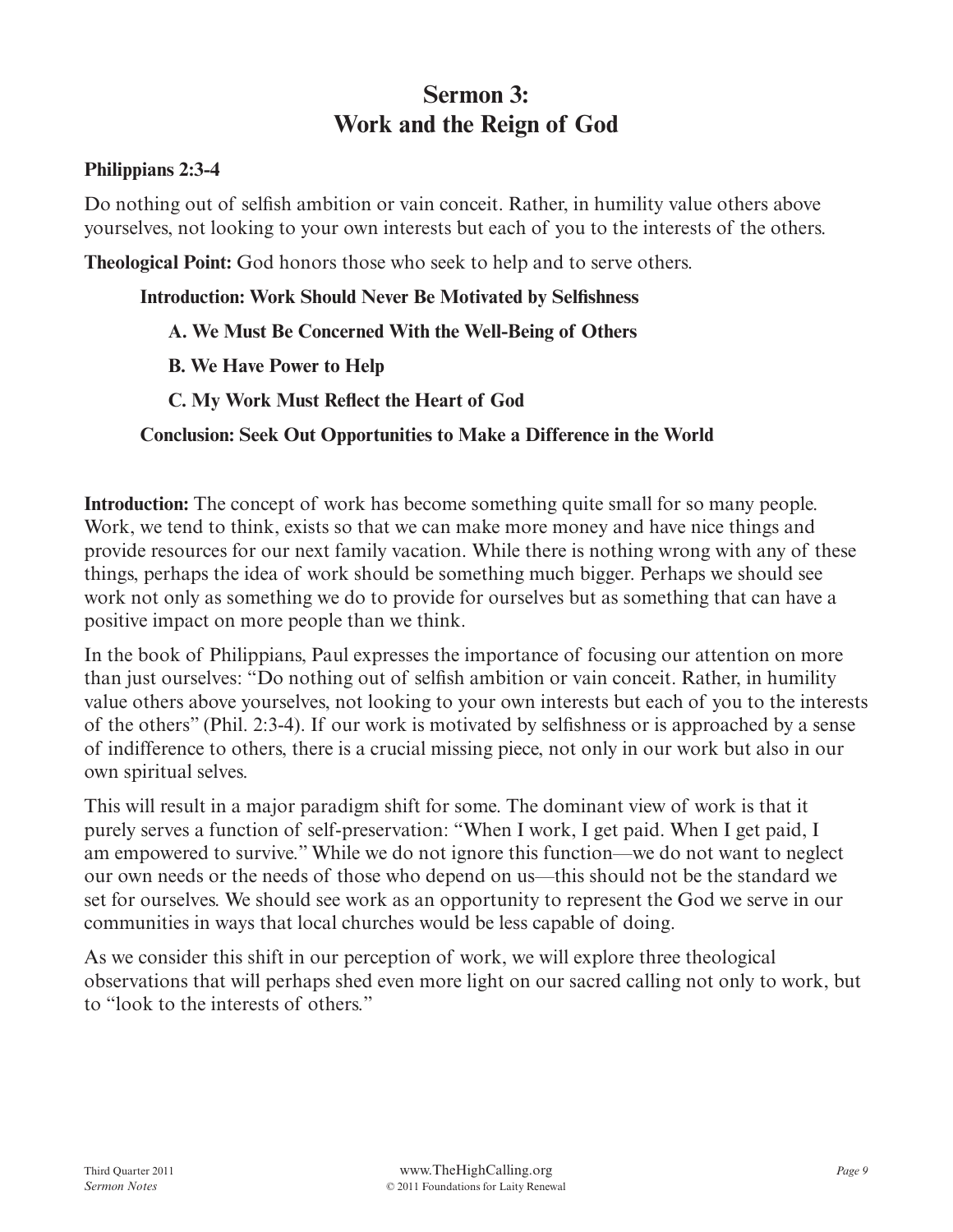**A. We Must Be Concerned With the Well-Being of Others.** First of all, we must be confident that our work is not doing direct harm to others. This is an extreme example, but a professional hit man working for the mafia would have no way of working for the benefit of others. He would simply have to find a new line of work. In the same (yet far less dramatic) way, some of us are in work situations in which we are bringing harm to others. If my job involves stealing ideas from competing companies or other regular acts of ethical compromise, I have a genuine dilemma. My work is not serving the benefit of others (with the exception of my corrupt employers), and I am not representing Christ with my work. The kind of work that benefits others is a loving, just, and merciful expression of the character of Jesus Christ. Look at the words of the Proverbs: "One person gives freely, yet gains even more; another withholds unduly, but comes to poverty. A generous person will prosper; whoever refreshes others will be refreshed. People curse the one who hoards grain, but they pray God's blessing on the one who is willing to sell" (Prov.  $11:24-26$ ).

The companies I admire most (and am most eager to give my money to) are the ones that seem to reflect this principle. One corporation that makes for an easy example is TOMS Shoes. This is a shoe company, but it is also so much more. TOMS employees make shoes, and their work directly goes to providing shoes to children in impoverished parts of the world. Every pair of shoes sold is a pair of shoes donated to a child. This is an example of work that "looks to the interests of others."

The question becomes, "How can I do this in my own situation?" Perhaps it involves listening to the ideas of people who are often overlooked. Perhaps this involves giving other people credit for their contribution in your work. Perhaps it involves finding ways to partner with ministries and organizations in your community that help those who have been marginalized. One organization that I am familiar with provides days off for their employees to work for service organizations like Habitat for Humanity and various food pantries. These are not sick days or vacation days. They are days that are specifically provided so this organization can build a reputation for being concerned about the well-being of the people who live in their community.

**B. We Have Power to Help.** Most people do not realize how much power they possess. We feel as if the only people in our companies that can actually make any discernable difference are the men and women with the big offices and high salaries. This is untrue. We all have tremendous power; we simply must learn to recognize it and leverage it for the benefit of others. In Micah 6:8, we are told that the LORD requires us to "act justly, to love mercy, and to walk humbly" with God. If this is required of us, it must first be something that we are capable of doing. You have more power than you could possibly realize.